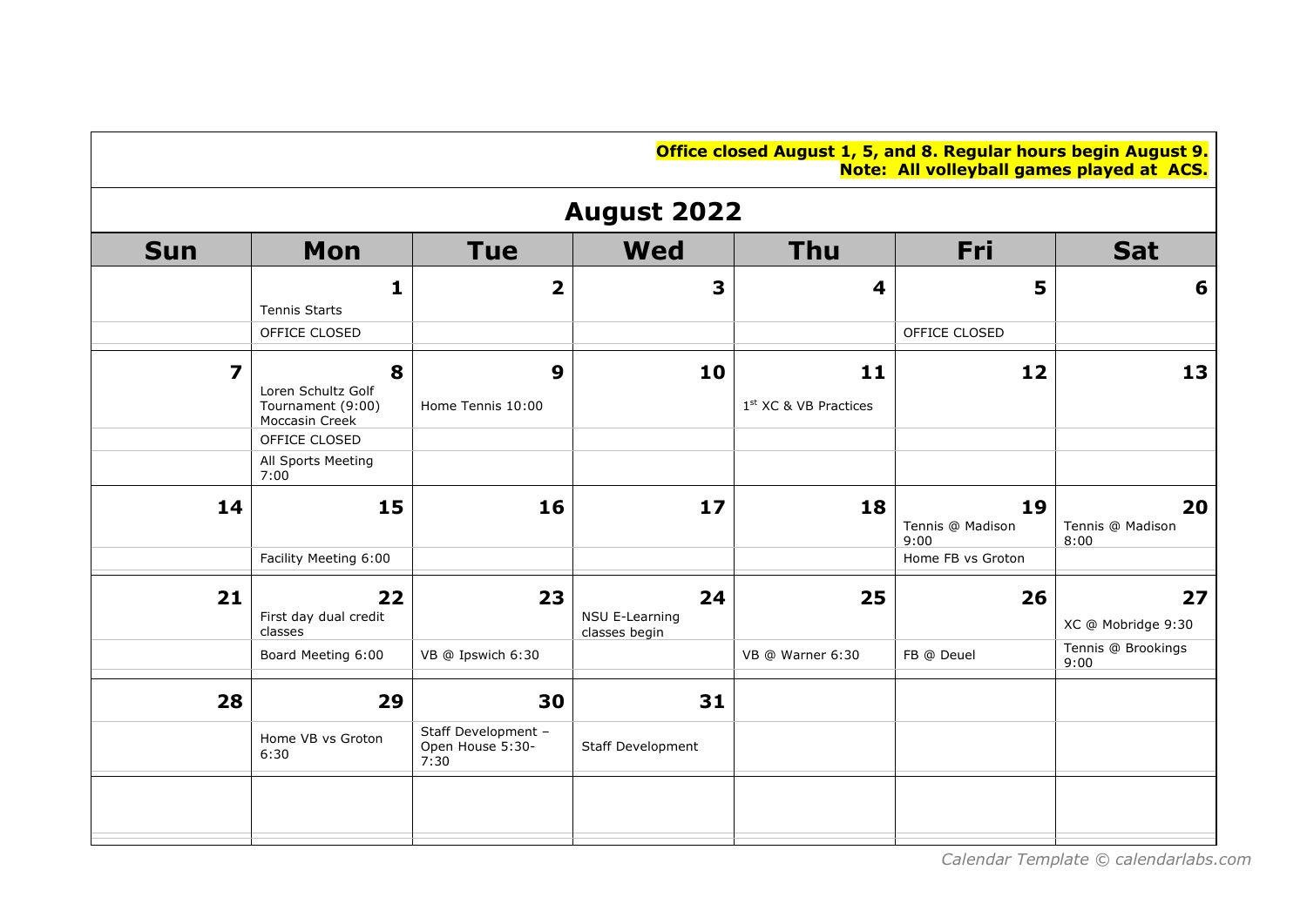|                         |                       |                                 |                   |                                                 | <b>NOTE: ALL Volleyball games played at ACS</b> |                      |  |  |  |  |
|-------------------------|-----------------------|---------------------------------|-------------------|-------------------------------------------------|-------------------------------------------------|----------------------|--|--|--|--|
|                         | <b>September 2022</b> |                                 |                   |                                                 |                                                 |                      |  |  |  |  |
| <b>Sun</b>              | Mon                   | <b>Tue</b>                      | <b>Wed</b>        | <b>Thu</b>                                      | Fri                                             | <b>Sat</b>           |  |  |  |  |
|                         |                       |                                 |                   | 1                                               | $\overline{\mathbf{2}}$                         | 3                    |  |  |  |  |
|                         |                       |                                 |                   | <b>Staff Development</b><br>(new teachers only) | FB @ Redfield<br>XC @ Redfield                  |                      |  |  |  |  |
| $\overline{\mathbf{4}}$ | 5                     | 6                               | 7                 | 8                                               | 9                                               | 10                   |  |  |  |  |
|                         | No School             | First Day $-11:30$<br>dismissal |                   |                                                 | FB @ Dakota Hills                               | XC @ S. Falls        |  |  |  |  |
|                         |                       | Home VB vs Langford<br>6:30     |                   |                                                 |                                                 | Tennis @ S. Falls    |  |  |  |  |
|                         |                       | Tennis @ Pierre 12:00           |                   |                                                 |                                                 | <b>ACT Test Date</b> |  |  |  |  |
| 11                      | 12                    | 13                              | 14                | 15                                              | 16                                              | 17                   |  |  |  |  |
|                         |                       | Tennis @ Brookings              |                   | Home XC @ Lee Park                              | Home FB vs Mobridge                             |                      |  |  |  |  |
|                         | Home Tennis 11:00     | 10:00                           |                   | 4:00                                            | Home Tennis 1:00                                | Home Tennis 9:00     |  |  |  |  |
| 18                      | 19                    | 20                              | 21                | 22                                              | 23                                              | 24                   |  |  |  |  |
|                         | Facility Meeting 6:00 | Tennis @ Milbank 9:00           | Picture Day PK-11 | Tennis @ Watertown                              |                                                 |                      |  |  |  |  |
|                         | VB @ Roncalli 6:30    | VB @ Waubay 6:00                |                   | Home VB vs North<br>Central 6:30                |                                                 |                      |  |  |  |  |
|                         | Booster Club 6:00     |                                 |                   |                                                 |                                                 |                      |  |  |  |  |
| 25                      | 26                    | 27                              | 28                | 29                                              | 30                                              |                      |  |  |  |  |
|                         | Board Meeting 6:00    |                                 |                   | Home VB vs Faulkton<br>6:30                     | Home FB vs St.<br>Thomas Moore                  |                      |  |  |  |  |
|                         | XC @ Miller 2:00      |                                 |                   |                                                 |                                                 |                      |  |  |  |  |
|                         |                       |                                 |                   |                                                 |                                                 |                      |  |  |  |  |
|                         |                       |                                 |                   |                                                 |                                                 |                      |  |  |  |  |
|                         |                       |                                 |                   |                                                 |                                                 |                      |  |  |  |  |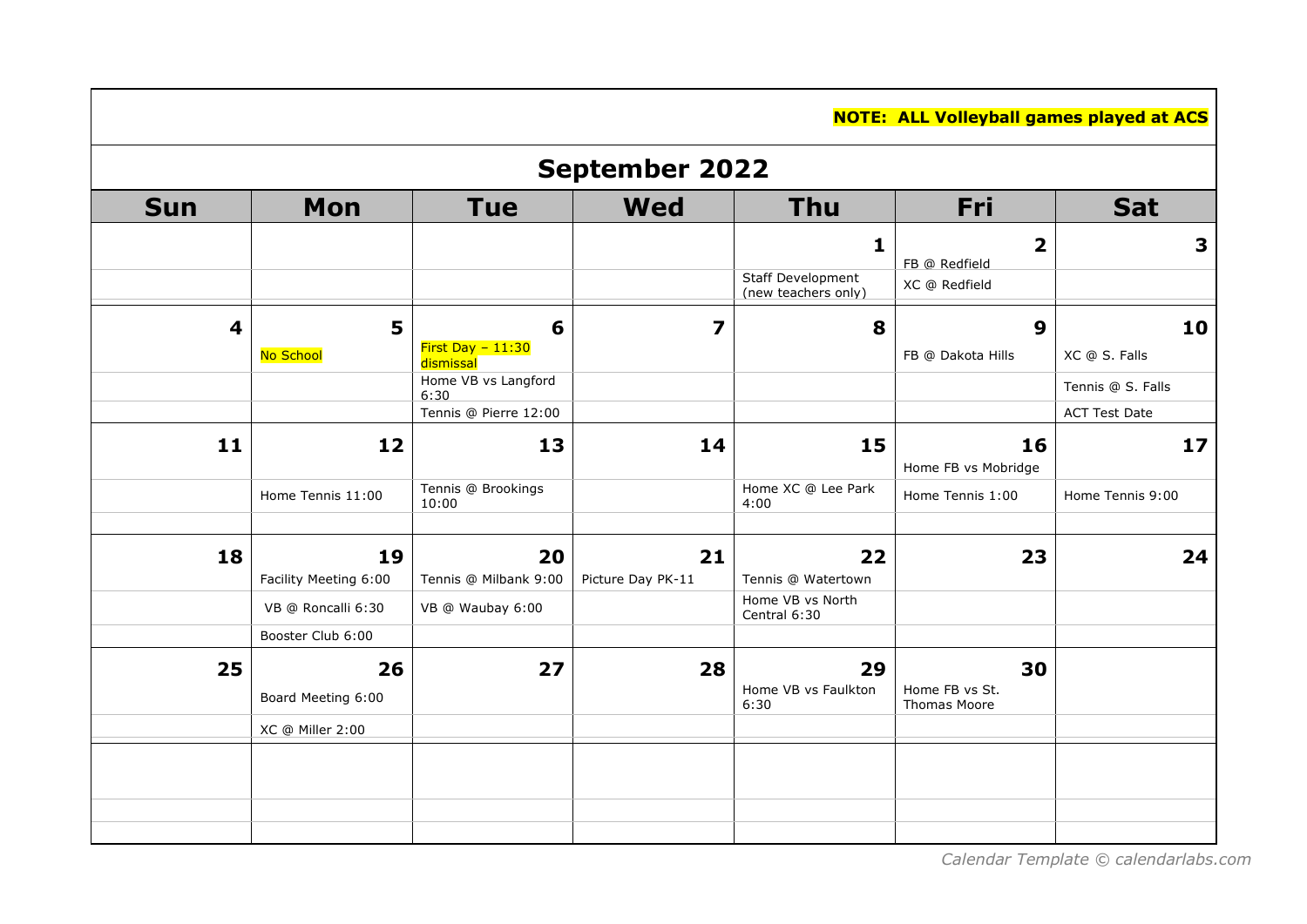|                         | <b>NOTE: ALL Volleyball games played at ACS</b> |                                                                              |                                            |                                     |                                     |                                 |  |  |  |  |
|-------------------------|-------------------------------------------------|------------------------------------------------------------------------------|--------------------------------------------|-------------------------------------|-------------------------------------|---------------------------------|--|--|--|--|
|                         | October 2022                                    |                                                                              |                                            |                                     |                                     |                                 |  |  |  |  |
| <b>Sun</b>              | <b>Mon</b>                                      | <b>Tue</b>                                                                   | <b>Wed</b>                                 | <b>Thu</b>                          | Fri                                 | <b>Sat</b>                      |  |  |  |  |
|                         |                                                 |                                                                              |                                            |                                     |                                     | $\mathbf{1}$                    |  |  |  |  |
|                         |                                                 |                                                                              |                                            |                                     |                                     |                                 |  |  |  |  |
| $\overline{\mathbf{2}}$ | 3                                               | $\overline{\mathbf{4}}$                                                      | 5                                          | 6                                   | 7                                   | 8                               |  |  |  |  |
|                         |                                                 | Home VB vs<br>Northwestern 6:00                                              | XC @ Ipswich<br>(conference 12:30)         | P/T Conf. 4:30-8:30                 | P/T Conf. 8:30-12:30<br>- No School | <b>NSU Parade</b>               |  |  |  |  |
|                         | State Tennis @<br>Watertown                     | State Tennis @<br>Watertown                                                  | NSU Choral Workshop<br>(select 9-12 choir) |                                     | FB @ Webster                        |                                 |  |  |  |  |
| $\boldsymbol{9}$        | 10                                              | 11                                                                           | 12                                         | 13                                  | 14                                  | 15                              |  |  |  |  |
|                         | No School - Staff<br><b>Development</b>         | All State Orchestra<br>auditions @ Huron                                     |                                            | XC @ Webster (region<br>1:00)       | Grandparents'<br>Program 2:00       |                                 |  |  |  |  |
|                         | VB @ Herried 6:30                               | <b>NWMS Clinic &amp;</b><br>Concert 7:00 (6 <sup>th</sup> -8 <sup>th</sup> ) |                                            | Home VB vs Leola-<br>Frederick 6:30 | Home FB vs Clark                    |                                 |  |  |  |  |
| 16                      | 17                                              | 18                                                                           | 19                                         | 20                                  | 21                                  | 22                              |  |  |  |  |
|                         | Facility Meeting 6:00                           |                                                                              |                                            |                                     | ASVAB test for juniors              | <b>ACT Test Date</b>            |  |  |  |  |
|                         |                                                 |                                                                              |                                            |                                     |                                     | State XC @ Huron<br>12:00       |  |  |  |  |
| 23                      | 24                                              | 25                                                                           | 26                                         | 27                                  | 28                                  | 29                              |  |  |  |  |
|                         | Board Meeting 6:00                              | Home VB vs Britton-<br>Hecla 6:00                                            |                                            |                                     | All State Chorus Sioux<br>Falls     | All State Chorus Sioux<br>Falls |  |  |  |  |
| 30                      | 31                                              |                                                                              |                                            |                                     |                                     |                                 |  |  |  |  |
|                         | <b>VB Playoffs</b>                              |                                                                              |                                            |                                     |                                     |                                 |  |  |  |  |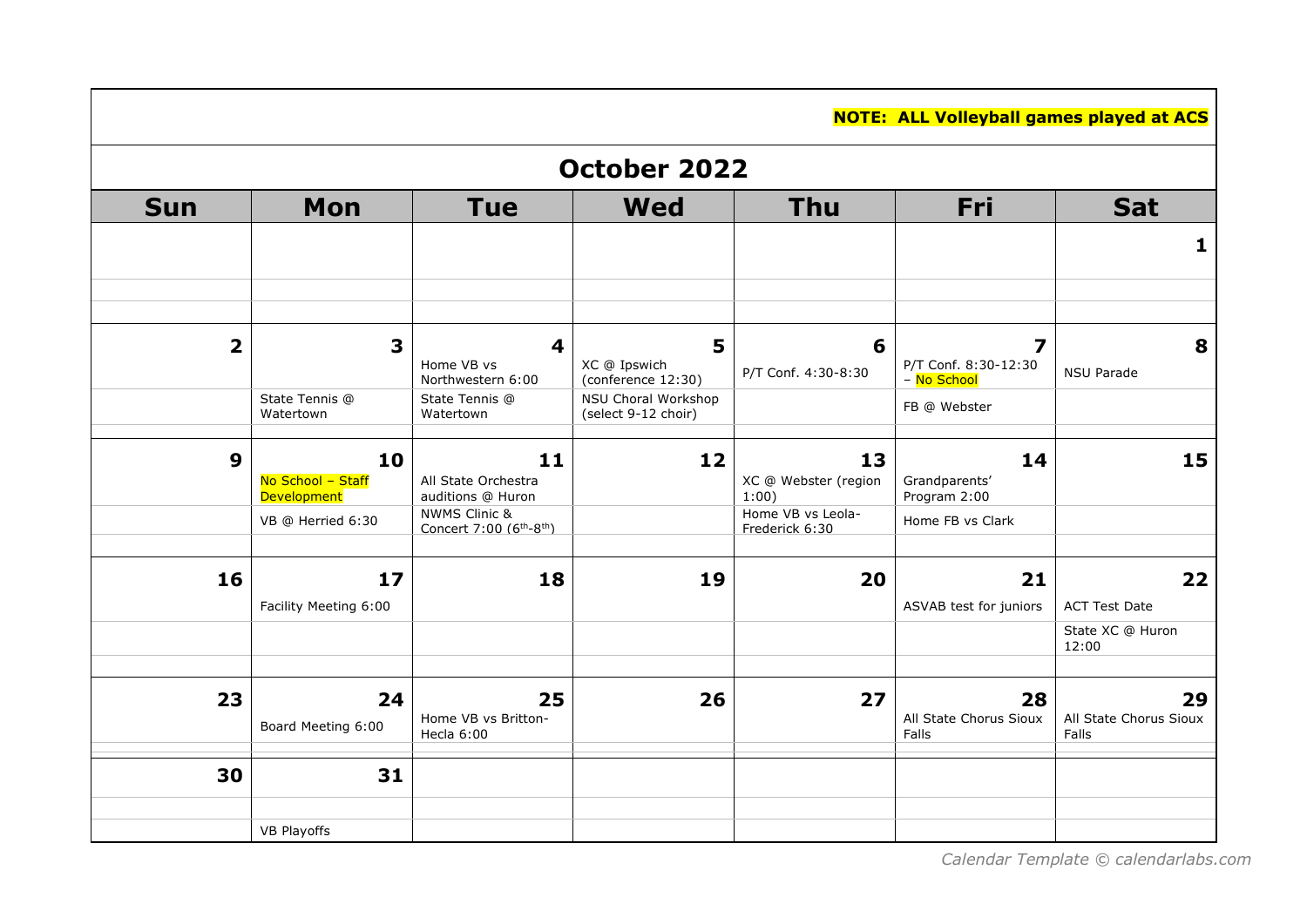|            | <b>NOTE: ALL Volleyball games played at ACS</b> |                                                           |                                     |                         |                    |                            |  |  |  |
|------------|-------------------------------------------------|-----------------------------------------------------------|-------------------------------------|-------------------------|--------------------|----------------------------|--|--|--|
|            | <b>November 2022</b>                            |                                                           |                                     |                         |                    |                            |  |  |  |
| <b>Sun</b> | Mon                                             | <b>Tue</b>                                                | <b>Wed</b>                          | <b>Thu</b>              | Fri                | <b>Sat</b>                 |  |  |  |
|            |                                                 | $\mathbf{1}$<br>Spring dual credit<br>registration begins | $\overline{\mathbf{2}}$             | $\overline{\mathbf{3}}$ | 4<br>QT. 1 Ends    | 5<br>Daylight Savings Ends |  |  |  |
|            |                                                 |                                                           | NSU Instrument Day<br>$(9-12$ band) |                         |                    |                            |  |  |  |
|            |                                                 | <b>VB Playoffs</b>                                        |                                     | <b>VB Playoffs</b>      |                    |                            |  |  |  |
| 6          | 7                                               | 8                                                         | 9                                   | 10                      | 11<br>Veterans Day | 12<br>Gospel's Event 6:30  |  |  |  |
|            | Calendar/coffee                                 |                                                           |                                     |                         |                    |                            |  |  |  |
|            | fundraiser starts                               |                                                           |                                     | VB SoDak 16             |                    |                            |  |  |  |
|            |                                                 |                                                           |                                     |                         |                    |                            |  |  |  |
| 13         | 14<br>Facility Meeting 6:00                     | 15                                                        | 16                                  | 17                      | 18                 | 19                         |  |  |  |
|            |                                                 |                                                           |                                     | State VB                | State VB           | State VB                   |  |  |  |
| 20         | 21<br>Board Meeting 6:00                        | 22<br>JH GBB @ Roncalli                                   | 23                                  | 24                      | 25                 | 26                         |  |  |  |
|            | 1st GBB Practice                                | 4:00                                                      |                                     | Thanksgiving            | Thanksgiving       |                            |  |  |  |
|            |                                                 |                                                           | Dismiss 11:30                       | No School               | No School          |                            |  |  |  |
| 27         | 28<br>1st BBB Practice                          | 29                                                        | 30                                  |                         |                    |                            |  |  |  |
|            | Calendar/coffee<br>orders due                   |                                                           |                                     |                         |                    |                            |  |  |  |
|            |                                                 |                                                           |                                     |                         |                    |                            |  |  |  |
|            |                                                 |                                                           |                                     |                         |                    |                            |  |  |  |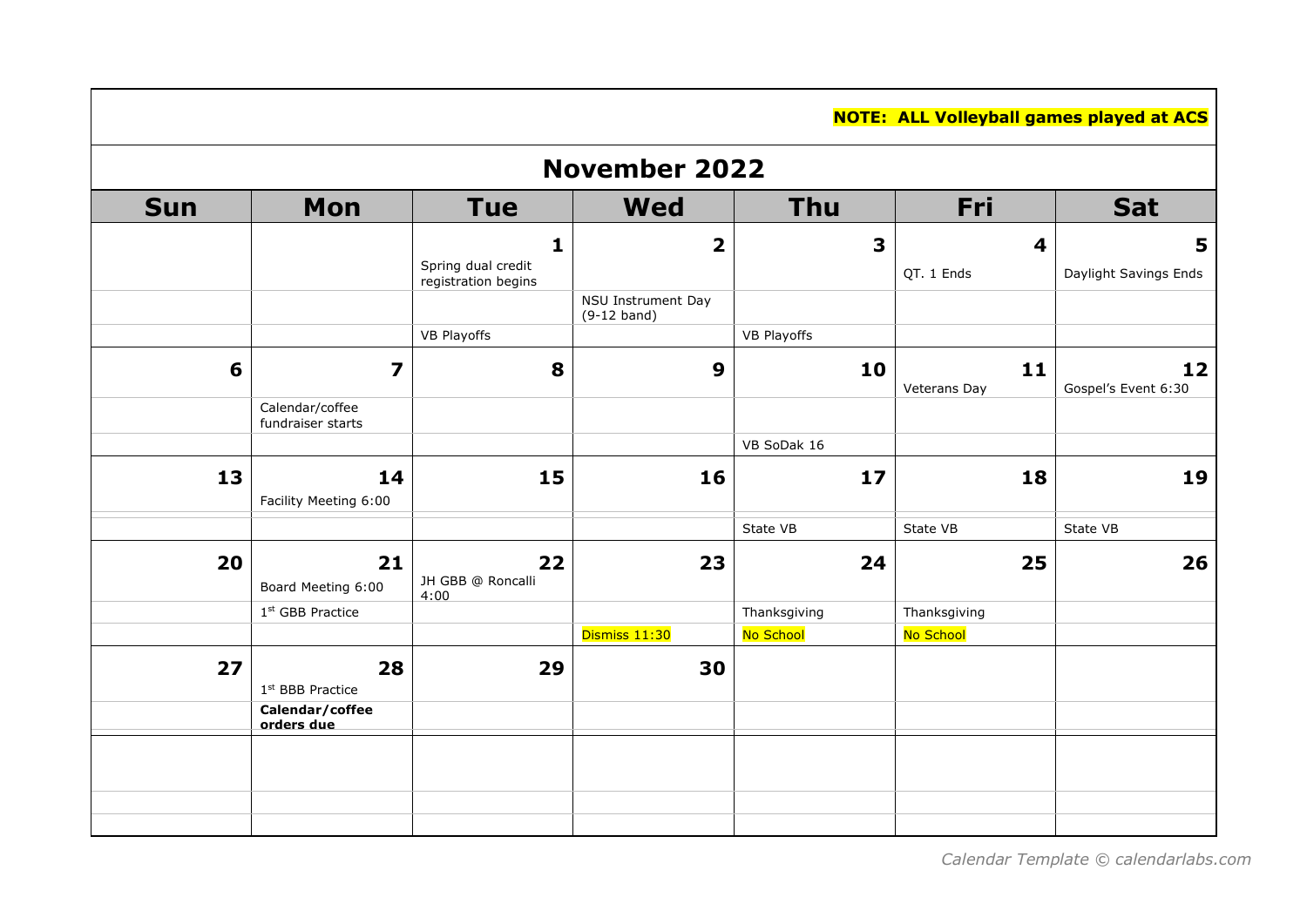|                         | <b>NOTE: ALL Basketball games played at Civic Arena unless noted</b> |                                        |                          |                                         |                                                            |                                         |  |  |  |  |
|-------------------------|----------------------------------------------------------------------|----------------------------------------|--------------------------|-----------------------------------------|------------------------------------------------------------|-----------------------------------------|--|--|--|--|
|                         | <b>December 2022</b>                                                 |                                        |                          |                                         |                                                            |                                         |  |  |  |  |
| <b>Sun</b>              | Mon                                                                  | <b>Tue</b>                             | <b>Wed</b>               | <b>Thu</b>                              | Fri                                                        | <b>Sat</b>                              |  |  |  |  |
|                         |                                                                      |                                        |                          | $\mathbf{1}$                            | $\overline{\mathbf{2}}$                                    | 3                                       |  |  |  |  |
|                         |                                                                      |                                        |                          |                                         | Region Honor Band                                          | Region Honor Band                       |  |  |  |  |
| $\overline{\mathbf{4}}$ | 5<br>Facility Meeting 6:00                                           | 6<br>5-12 Concert 7:00                 | $\overline{\mathbf{z}}$  | 8<br>Home GBB vs Herreid<br>Selby 6:00  | $\boldsymbol{9}$<br>Christmas @ the<br>Capitol - (choir) ? | 10<br>Home GBB/BBB vs JVC<br>2:00       |  |  |  |  |
|                         | Booster Club 6:00                                                    |                                        |                          |                                         |                                                            | <b>ACT Test Date</b>                    |  |  |  |  |
| 11                      | 12<br><b>Board/Finance Meeting</b><br>6:00 (23-24 prelim.            | 13<br>GBB/BBB @ Warner<br>4:00         | 14                       | 15<br>PK-4 Concert 2:00                 | 16<br>Break starts at 3:30.<br>No school until Jan. 2.     | 17<br>GBB/BBB @ Roncalli<br>Classic TBA |  |  |  |  |
|                         | budget)                                                              |                                        |                          | Home GBB/BBB vs<br>Leola-Frederick 4:00 |                                                            |                                         |  |  |  |  |
| 18                      | 19<br>GBB/BBB @ Britton-<br>Hecla 5:00                               | 20<br>Home GBB/BBB vs<br>Mobridge 4:00 | 21                       | 22                                      | 23                                                         | 24                                      |  |  |  |  |
|                         | Christmas Break                                                      | Christmas Break                        | Christmas Break          | Christmas Break                         | Christmas Break                                            |                                         |  |  |  |  |
| 25                      | 26                                                                   | 27                                     | 28<br>BBB @ Mitchell TBA | 29                                      | 30                                                         | 31                                      |  |  |  |  |
|                         | Christmas Break                                                      | Christmas Break                        | Christmas Break          | Christmas Break                         | Christmas Break                                            |                                         |  |  |  |  |
|                         |                                                                      |                                        |                          |                                         |                                                            |                                         |  |  |  |  |
|                         |                                                                      |                                        |                          |                                         |                                                            |                                         |  |  |  |  |

 *[Calendar Template](https://www.calendarlabs.com/school-calendar) © calendarlabs.com*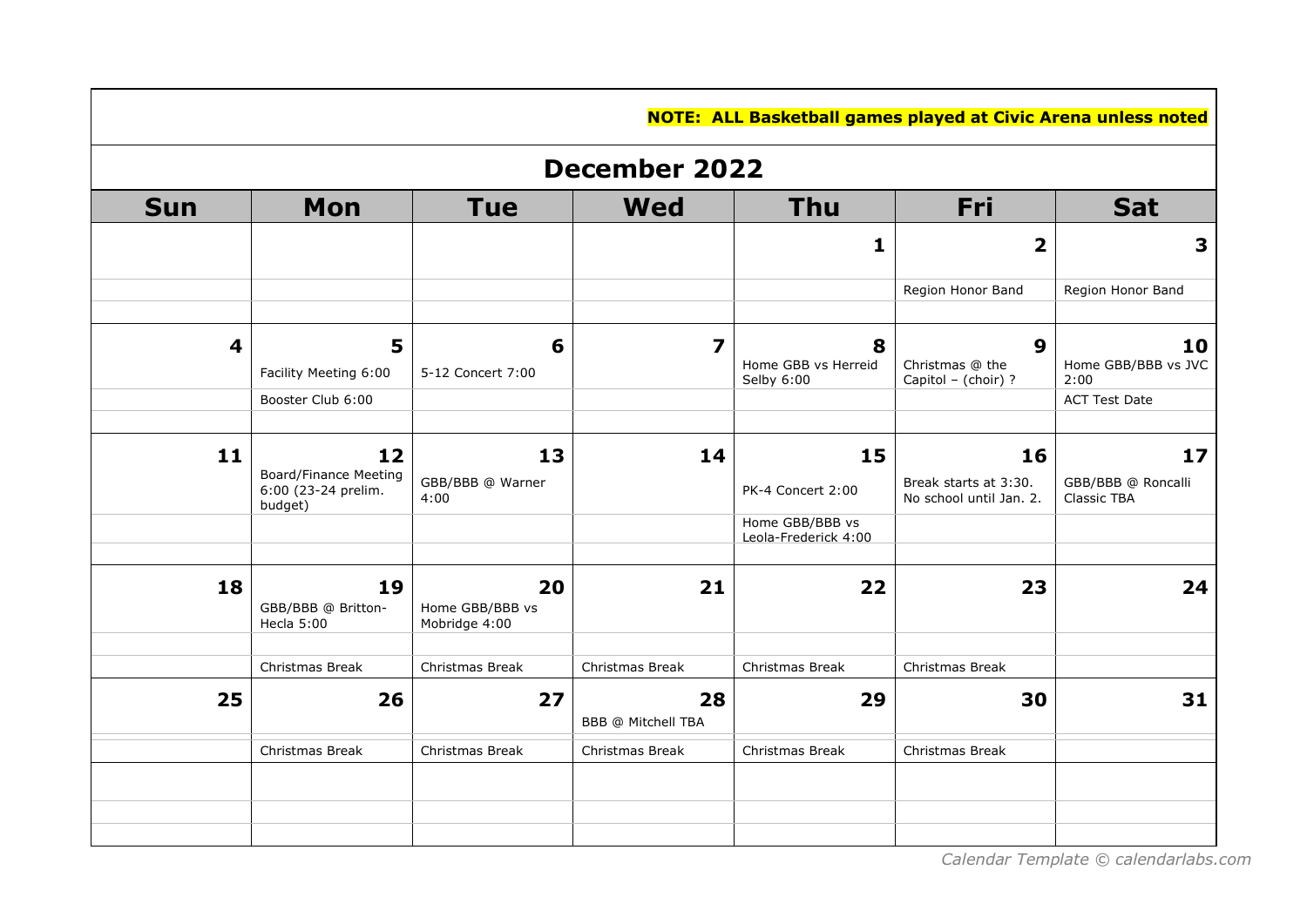|              | <b>NOTE: ALL Basketball games played at Civic Arena unless noted</b> |                                             |                                       |                                                  |                                              |                                                            |  |  |  |  |
|--------------|----------------------------------------------------------------------|---------------------------------------------|---------------------------------------|--------------------------------------------------|----------------------------------------------|------------------------------------------------------------|--|--|--|--|
|              | January 2023                                                         |                                             |                                       |                                                  |                                              |                                                            |  |  |  |  |
| <b>Sun</b>   | Mon                                                                  | <b>Tue</b>                                  | <b>Wed</b>                            | <b>Thu</b>                                       | Fri                                          | <b>Sat</b>                                                 |  |  |  |  |
| $\mathbf{1}$ | $\overline{\mathbf{2}}$<br>School Resumes                            | 3                                           | 4<br>NSU E-Learning<br>classes resume | 5                                                | 6                                            | $\overline{\mathbf{z}}$<br>GBB @ Hitchcock-<br>Tulare 1:00 |  |  |  |  |
|              | Homecoming Week!                                                     |                                             |                                       | Home GBB vs Oakes<br>6:00                        |                                              | Home BBB vs Oakes<br>4:00                                  |  |  |  |  |
| 8            | $\boldsymbol{9}$                                                     | 10                                          | 11                                    | 12                                               | 13                                           | 14                                                         |  |  |  |  |
|              | Facility Meeting 6:00                                                | Home GBB vs Groton<br>6:30                  |                                       |                                                  | GBB/BBB @ Potter<br>County 4:00              |                                                            |  |  |  |  |
| 15           | 16<br>Board Meeting 6:00                                             | 17<br>GBB/BBB @ Faulkton<br>4:00            | 18                                    | 19<br>NSU Jazz Experience<br>(7-12 select band)  | 20<br>QT. 2/Sem. 1 Ends                      | 21<br>BBB @ Mitchell TBA                                   |  |  |  |  |
|              |                                                                      |                                             |                                       | GBB/BBB @ Waubay-<br>Summit (Summit<br>gym) 4:00 | Jr. High Honor Choir<br>@ Sioux Falls        | Jr. High Honor Choir @<br>Sioux Falls                      |  |  |  |  |
| 22           | 23                                                                   | 24<br>Home BBB vs Herreid-<br>Selby 6:30    | 25                                    | 26                                               | 27<br>All State Band<br>Auditions @ Aberdeen | 28                                                         |  |  |  |  |
| 29           | 30<br>JH BBB @ Roncalli<br>4:00                                      | 31<br>Home GBB/BBB vs<br>North Central 4:00 |                                       |                                                  |                                              |                                                            |  |  |  |  |
|              |                                                                      |                                             |                                       |                                                  |                                              |                                                            |  |  |  |  |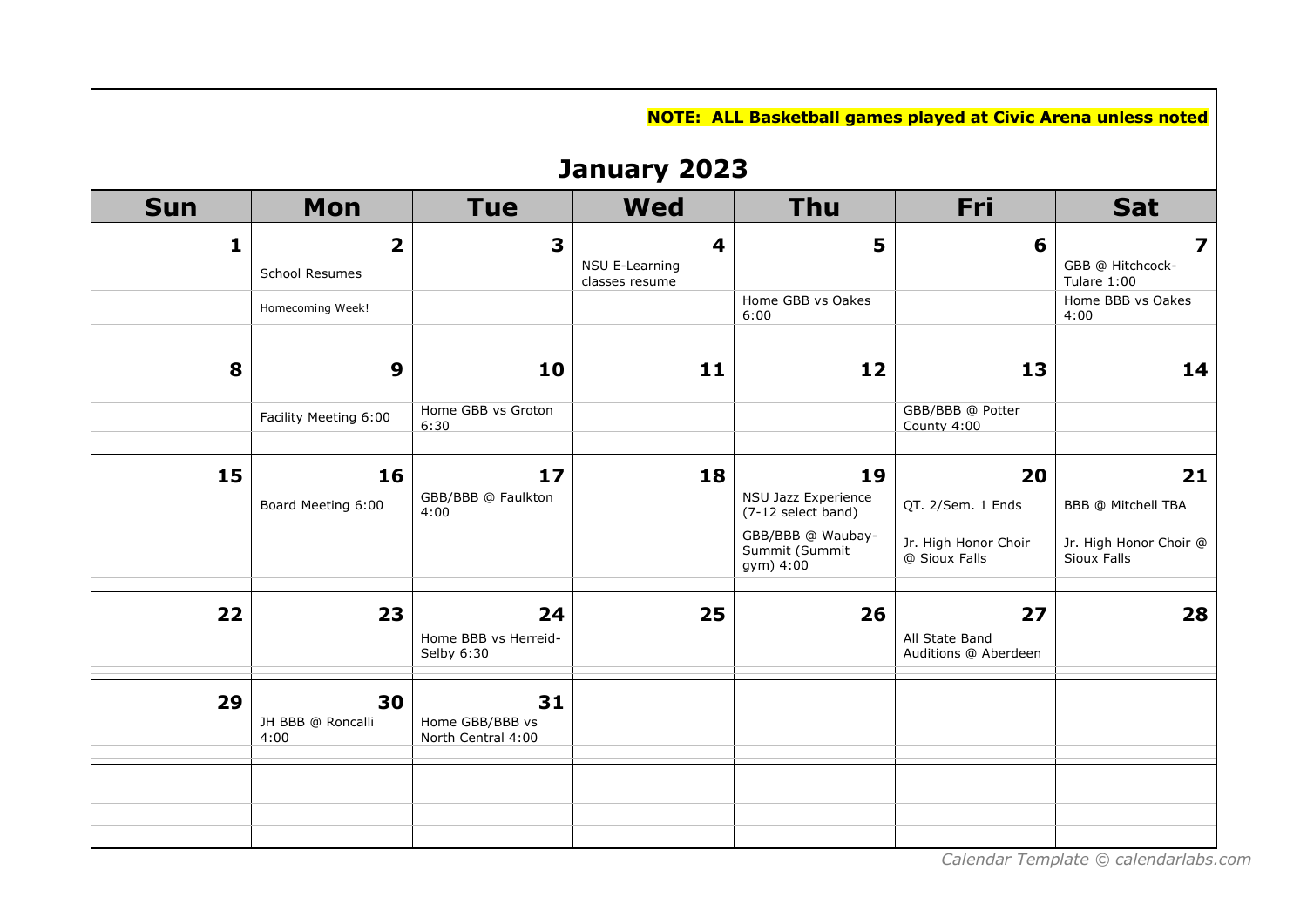|            | <b>NOTE: ALL Basketball games played at Civic Arena unless noted</b> |                                                            |                                               |                                                          |                                           |                            |  |  |  |  |
|------------|----------------------------------------------------------------------|------------------------------------------------------------|-----------------------------------------------|----------------------------------------------------------|-------------------------------------------|----------------------------|--|--|--|--|
|            | <b>February 2023</b>                                                 |                                                            |                                               |                                                          |                                           |                            |  |  |  |  |
| <b>Sun</b> | Mon                                                                  | <b>Tue</b>                                                 | <b>Wed</b>                                    | <b>Thu</b>                                               | Fri                                       | <b>Sat</b>                 |  |  |  |  |
|            |                                                                      |                                                            | $\mathbf{1}$                                  | $\overline{\mathbf{2}}$<br>GBB/BBB@<br>Northwestern 4:00 | 3                                         | 4<br>A 'Knight' Out - 7:00 |  |  |  |  |
| 5          | 6<br>Facility Meeting 6:00                                           | $\overline{\mathbf{z}}$<br>Home GBB/BBB vs<br>Ipswich 4:00 | 8<br>Region 4<br>Solo/Ensemble contest        | 9<br>P/T Conf. 4:30-8:30                                 | 10<br>P/T Conf. 8:30-12:30<br>- No School | 11<br><b>ACT Test Date</b> |  |  |  |  |
|            | <b>Butter Braid</b><br>Fundraiser starts                             |                                                            |                                               | 8 <sup>th</sup> grade mandatory<br>transition meeting    | GBB @ Mitchell (TBA)                      | BBB @ Mitchell (TBA)       |  |  |  |  |
| 12         | 13<br>Board Meeting 6:00                                             | 14<br>Home GBB/BBB vs<br>Langford 4:00                     | 15<br>School Board<br><b>Applications Due</b> | 16<br>GBB/BBB @ Roncalli<br>4:00                         | 17                                        | 18                         |  |  |  |  |
| 19         | 20                                                                   | 21                                                         | 22                                            | 23                                                       | 24                                        | 25                         |  |  |  |  |
|            | No School                                                            |                                                            |                                               | <b>Butter Braid Orders</b><br>Due                        | BBB @ Groton 6:30                         |                            |  |  |  |  |
|            | <b>GBB Playoffs</b>                                                  | <b>GBB Playoffs</b>                                        |                                               | <b>GBB Playoffs</b>                                      |                                           |                            |  |  |  |  |
| 26         | 27                                                                   | 28                                                         |                                               |                                                          |                                           |                            |  |  |  |  |
|            | <b>BBB Playoffs</b>                                                  | <b>BBB Playoffs</b>                                        |                                               |                                                          |                                           |                            |  |  |  |  |
|            |                                                                      |                                                            |                                               |                                                          |                                           |                            |  |  |  |  |
|            |                                                                      |                                                            |                                               |                                                          |                                           |                            |  |  |  |  |

 *[Calendar Template](https://www.calendarlabs.com/school-calendar) © calendarlabs.com*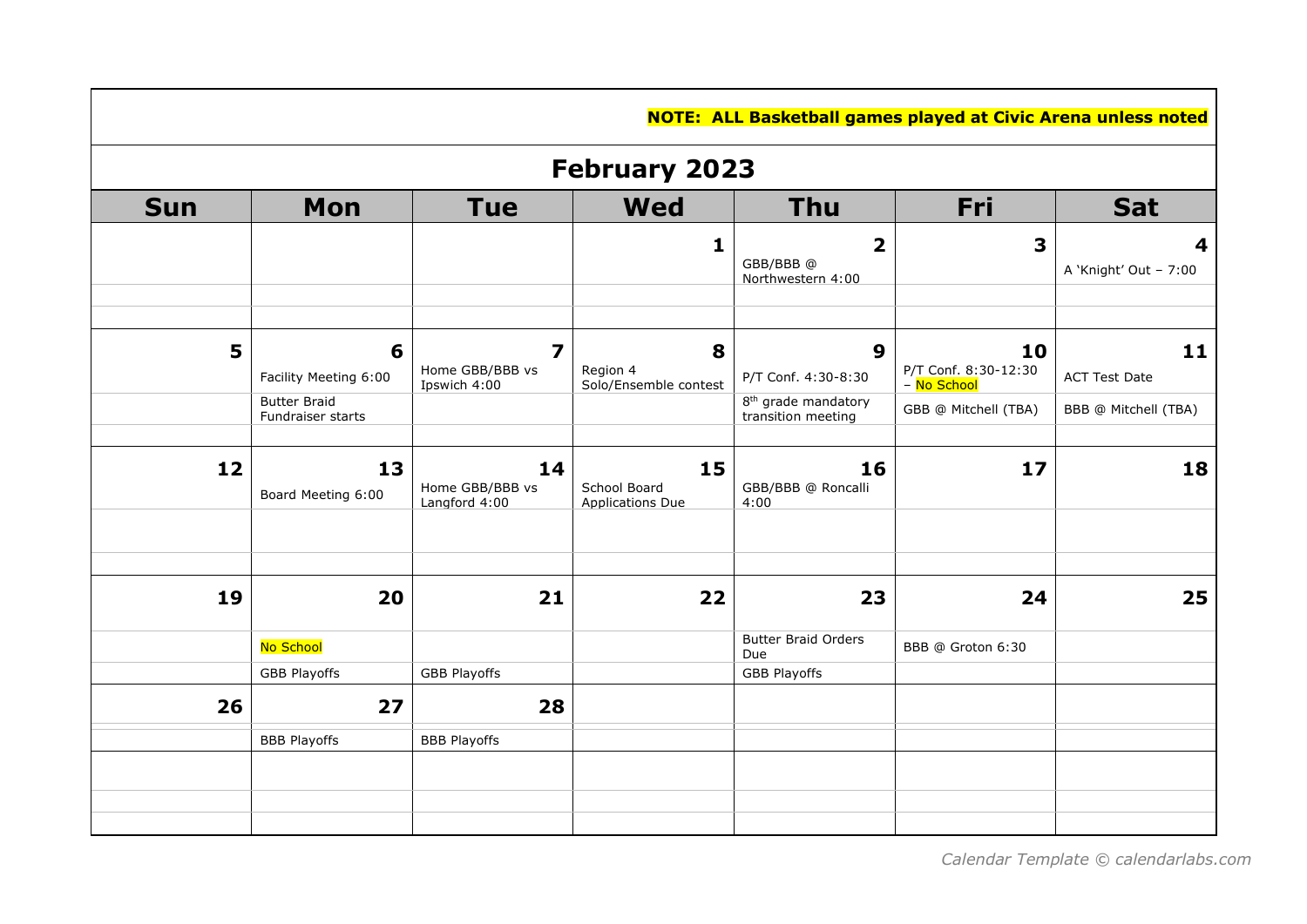|            |                                    |                     |                                               | <b>TADS/SDPE (Tuition Assistance) application opens March 1</b> |                                      |                                      |  |  |  |
|------------|------------------------------------|---------------------|-----------------------------------------------|-----------------------------------------------------------------|--------------------------------------|--------------------------------------|--|--|--|
|            | <b>March 2023</b>                  |                     |                                               |                                                                 |                                      |                                      |  |  |  |
| <b>Sun</b> | <b>Mon</b>                         | <b>Tue</b>          | <b>Wed</b>                                    | <b>Thu</b>                                                      | Fri                                  | <b>Sat</b>                           |  |  |  |
|            |                                    |                     | 1<br>TADS/SDPE<br>application window<br>opens | $\overline{\mathbf{2}}$                                         | 3<br>MS All State Band @<br>Mitchell | 4<br>MS All State Band @<br>Mitchell |  |  |  |
|            |                                    |                     |                                               | GBB SODAK 16                                                    |                                      |                                      |  |  |  |
|            |                                    |                     |                                               | <b>BBB Playoffs</b>                                             |                                      |                                      |  |  |  |
| 5          | 6<br>Facility Meeting 6:00         | 7                   | 8                                             | 9                                                               | 10                                   | 11                                   |  |  |  |
|            | <b>ACS Music Clinic</b><br>(choir) | <b>BBB SODAK 16</b> |                                               |                                                                 |                                      | Daylight Savings<br><b>Begins</b>    |  |  |  |
|            | Booster Club 6:00                  |                     |                                               | State GBB                                                       | State GBB                            | State GBB                            |  |  |  |
| 12         | 13                                 | 14                  | 15                                            | 16                                                              | 17                                   | 18                                   |  |  |  |
|            | Board Meeting 6:00                 |                     |                                               |                                                                 |                                      |                                      |  |  |  |
|            | <b>NSU Music Clinic</b><br>(Band)  |                     |                                               | State BBB                                                       | State BBB                            | State BBB                            |  |  |  |
| 19         | 20<br>Track @ NSU 3:30             | 21                  | 22                                            | 23<br>PK-4 Concert 2:00,<br>Butter Braid Pick Up                | 24<br>QT. 3 Ends                     | 25                                   |  |  |  |
|            | Annual Meeting 7:00                |                     |                                               | All State Band @<br>Sioux Falls                                 | All State Band @<br>Sioux Falls      | All State Band @<br>Sioux Falls      |  |  |  |
| 26         | 27<br>Track @ NSU 3:30             | 28                  | 29                                            | 30                                                              | 31                                   |                                      |  |  |  |
|            | Spring Break                       | Spring Break        | Spring Break                                  | Spring Break                                                    | Spring Break                         |                                      |  |  |  |
|            | $1st$ golf practice                |                     |                                               |                                                                 |                                      |                                      |  |  |  |
|            |                                    |                     |                                               |                                                                 |                                      |                                      |  |  |  |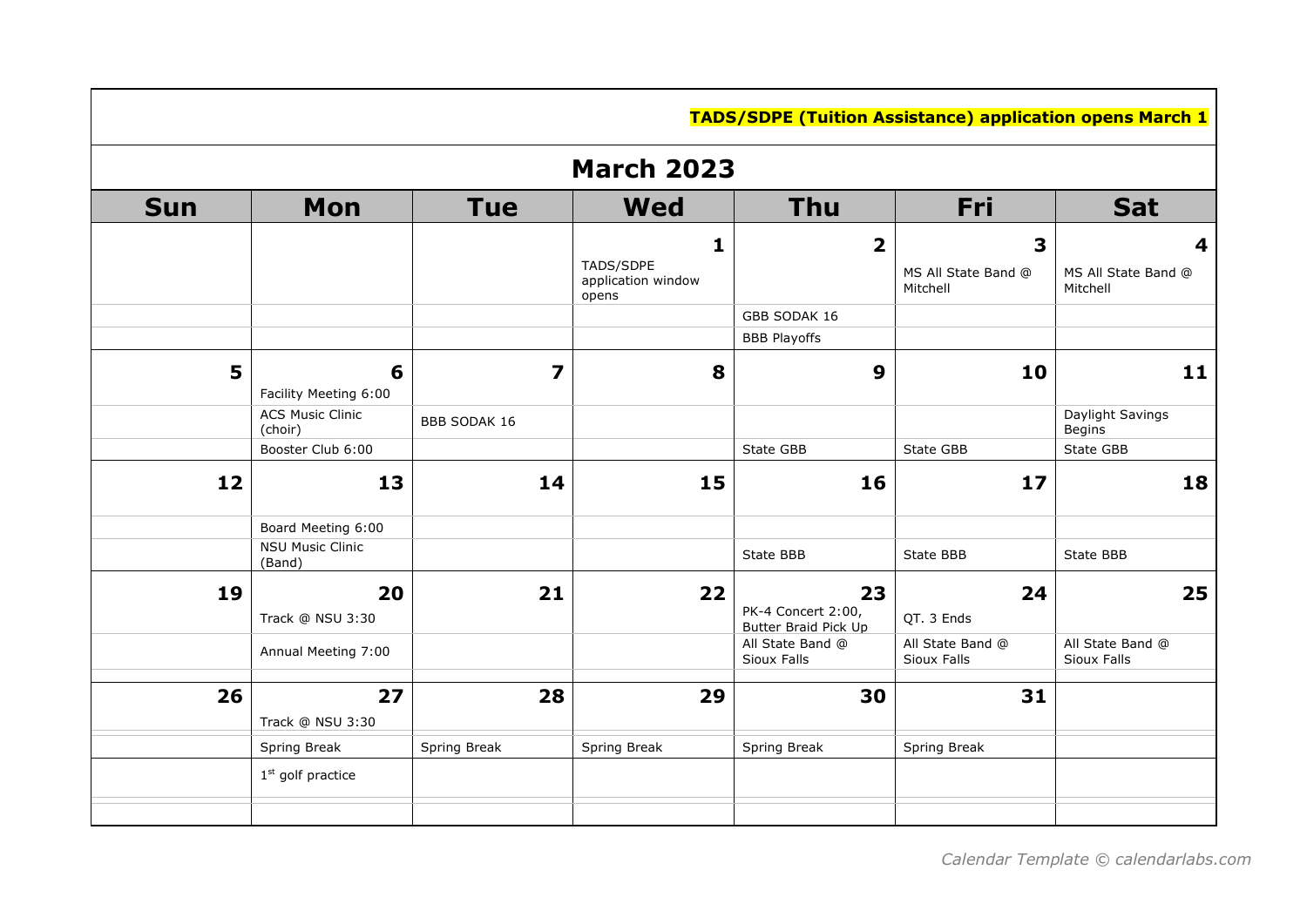|                         |                             |                                                          |            | <b>TADS/SDPE (Tuition Assistance) applications due May 26</b> |                                 |                                                                                     |  |  |  |
|-------------------------|-----------------------------|----------------------------------------------------------|------------|---------------------------------------------------------------|---------------------------------|-------------------------------------------------------------------------------------|--|--|--|
|                         | <b>April 2023</b>           |                                                          |            |                                                               |                                 |                                                                                     |  |  |  |
| <b>Sun</b>              | <b>Mon</b>                  | <b>Tue</b>                                               | <b>Wed</b> | <b>Thu</b>                                                    | Fri                             | <b>Sat</b>                                                                          |  |  |  |
|                         |                             |                                                          |            |                                                               |                                 | 1<br>Fall Dual Credit<br>Registration Begins                                        |  |  |  |
| $\overline{\mathbf{2}}$ | 3                           | 4<br>Honor Choir Auditions<br>@ Huron (select 10-<br>11) | 5          | 6                                                             | 7                               | 8                                                                                   |  |  |  |
|                         |                             |                                                          |            |                                                               | Good Friday                     |                                                                                     |  |  |  |
|                         |                             |                                                          |            |                                                               | No School                       |                                                                                     |  |  |  |
| $\boldsymbol{9}$        | 10<br>Facility Meeting 6:00 | 11<br>Track @ Groton 11:30                               | 12         | 13<br>5-12 Concert 7:00                                       | 14                              | 15<br><b>ACT Test Date</b><br>5-6 Band Contest @<br>Holgate<br>Banquet (9-12) 5:00- |  |  |  |
|                         |                             |                                                          |            |                                                               |                                 | 11:00                                                                               |  |  |  |
| 16                      | 17<br>Board Meeting 6:00    | 18<br>Track @ Warner 11:30                               | 19         | 20<br>Golf @ Miller                                           | 21<br>Pre-ACT (grade 10)        | 22                                                                                  |  |  |  |
|                         | IOWA Testing 5 & 7          |                                                          |            | Open House 4:30-<br>6:30                                      | Talent Show 7:00                | Golf @ Ipswich                                                                      |  |  |  |
|                         |                             |                                                          |            | Track @ Redfield                                              |                                 |                                                                                     |  |  |  |
| 23                      | 24                          | 25<br>Track @ Groton 11:30                               | 26         | 27                                                            | 28<br>Track @ Webster           | 29                                                                                  |  |  |  |
|                         | IOWA Testing 3 & 9          |                                                          |            | Golf @ Faulkton                                               | Scholarship<br>applications due |                                                                                     |  |  |  |
| 30                      |                             |                                                          |            |                                                               |                                 |                                                                                     |  |  |  |
|                         |                             |                                                          |            |                                                               |                                 |                                                                                     |  |  |  |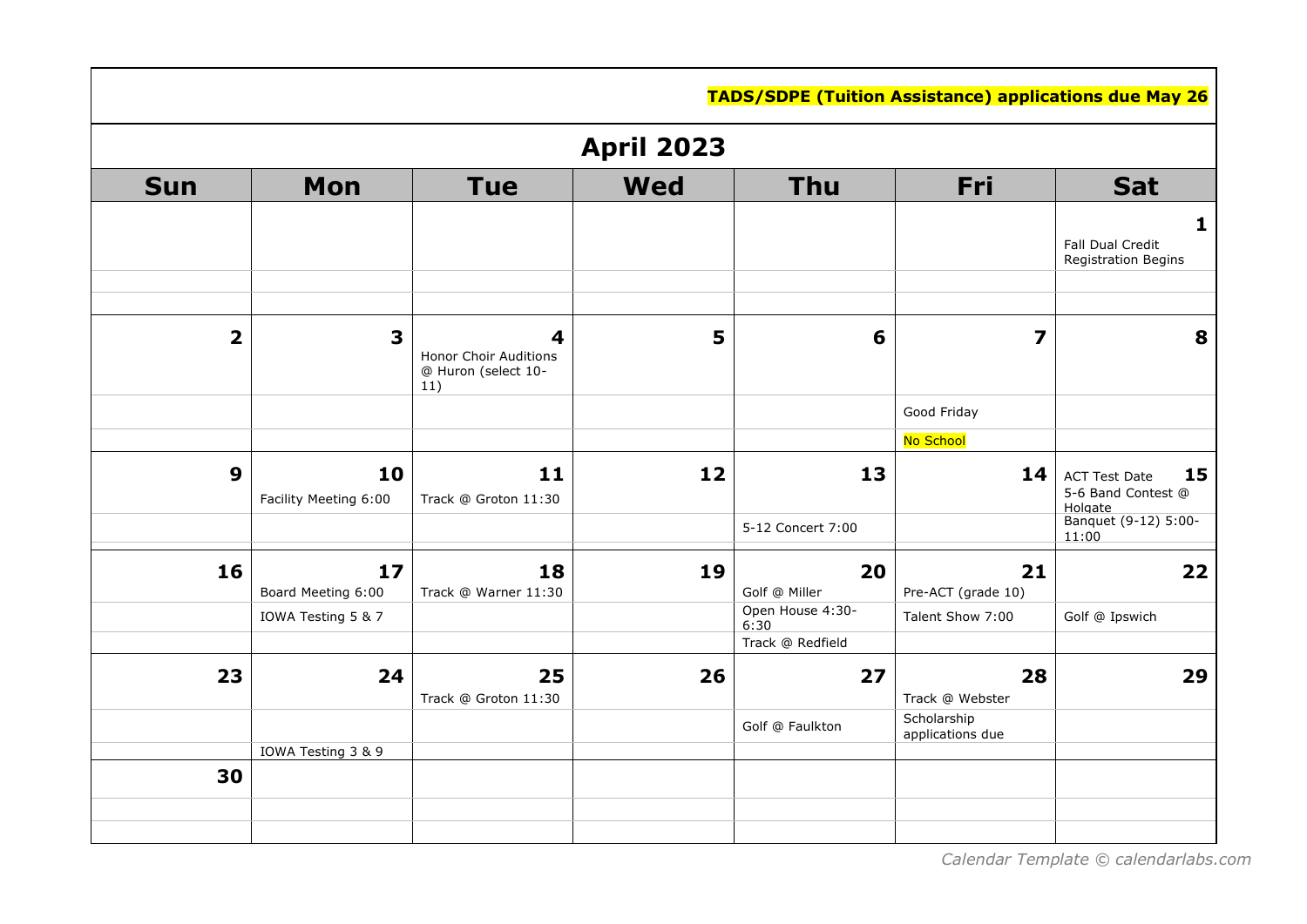|            | <b>TADS/SDPE (Tuition Assistance) applications due May 26</b> |                                       |                                                       |                                                                 |                                                              |                      |  |  |  |  |
|------------|---------------------------------------------------------------|---------------------------------------|-------------------------------------------------------|-----------------------------------------------------------------|--------------------------------------------------------------|----------------------|--|--|--|--|
|            | <b>May 2023</b>                                               |                                       |                                                       |                                                                 |                                                              |                      |  |  |  |  |
| <b>Sun</b> | <b>Mon</b>                                                    | <b>Tue</b>                            | <b>Wed</b>                                            | <b>Thu</b>                                                      | Fri                                                          | <b>Sat</b>           |  |  |  |  |
|            | $\mathbf{1}$                                                  | 2<br>Track @ Eureka                   | 3                                                     | $\overline{\mathbf{4}}$<br>Golf @ Rolling Hills<br>(Conference) | 5<br><b>Staff Appreciation</b><br>Lunch                      | 6<br>Track @ Eureka  |  |  |  |  |
|            |                                                               | JVC Spelling Bee 1:00                 |                                                       |                                                                 | Track @ Sioux Falls                                          | Track @ Sioux Falls  |  |  |  |  |
| 7          | 8<br>Facility Meeting 6:00                                    | 9<br>1-6 Speech Meet                  | 10<br>Scholarship<br><b>Committee Meeting</b><br>3:30 | 11                                                              | 12                                                           | 13                   |  |  |  |  |
|            |                                                               | Track @ Ipswich<br>(conference 12:30) |                                                       |                                                                 | Track @ Waubay-<br>Summit                                    |                      |  |  |  |  |
| 14         | 15<br>Golf @ Watertown<br>(Pre-Region)                        | 16<br>NSU E-Learning Ends             | 17                                                    | 18<br>Golf @ Ipswich                                            | 19<br>Senior Breakfast 7:30                                  | 20                   |  |  |  |  |
|            | Board Meeting 6:00                                            | Golf @ JVC                            | Clean-a-thon                                          | Track @ Britton<br>(region)                                     | 7-12 Awards 8:10<br>(gym) followed by<br>graduation practice | Graduation 10:00     |  |  |  |  |
|            |                                                               |                                       |                                                       |                                                                 | Athletic Awards 7:00                                         |                      |  |  |  |  |
| 21         | 22<br>Golf @ Watertown<br>(region)                            | 23                                    | 24                                                    | 25                                                              | 26<br>Last Day - Dismiss<br>11:30                            | 27                   |  |  |  |  |
|            |                                                               | $K-6$ Awards $8:30$<br>(chapel)       | Clean-a-thon make up                                  |                                                                 | State Track S. Falls                                         | State Track S. Falls |  |  |  |  |
|            |                                                               |                                       |                                                       |                                                                 | TADS/SDPE Apps. due                                          |                      |  |  |  |  |
| 28         | 29                                                            | 30                                    | 31                                                    |                                                                 |                                                              |                      |  |  |  |  |
|            |                                                               |                                       |                                                       |                                                                 |                                                              |                      |  |  |  |  |
|            |                                                               |                                       |                                                       |                                                                 |                                                              |                      |  |  |  |  |

 *[Calendar Template](https://www.calendarlabs.com/school-calendar) © calendarlabs.com*